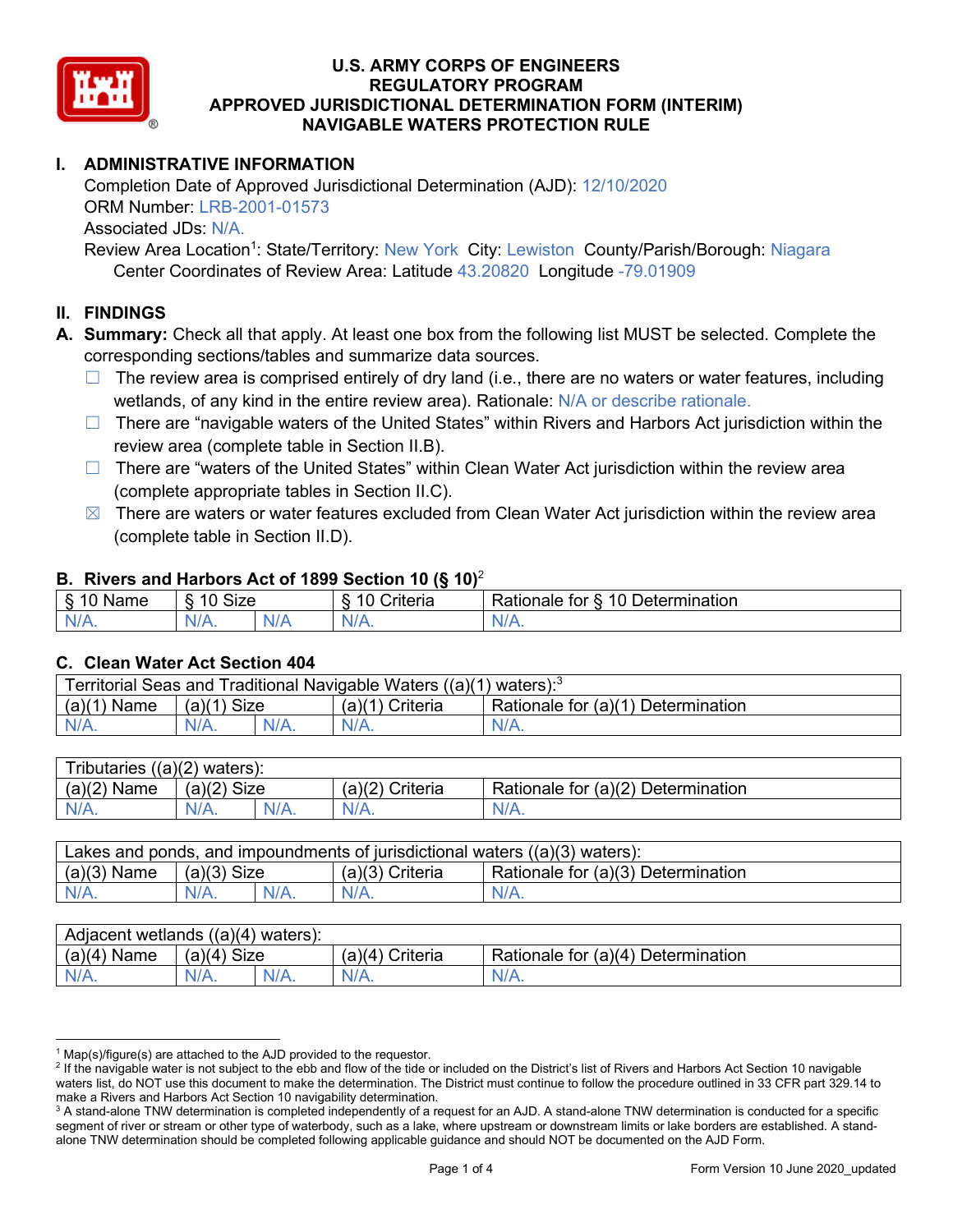

#### **D. Excluded Waters or Features** Explided waters  $((b)(1)$   $(b)(12))$ :4

| EXCluded Waters $((D)(T) - (D)(TZ))$ . |                       |                  |                                    |                                                                                                                                                                                                                                                                                                                                                                                                                                                                                                                                                                                                                                                                                                                             |
|----------------------------------------|-----------------------|------------------|------------------------------------|-----------------------------------------------------------------------------------------------------------------------------------------------------------------------------------------------------------------------------------------------------------------------------------------------------------------------------------------------------------------------------------------------------------------------------------------------------------------------------------------------------------------------------------------------------------------------------------------------------------------------------------------------------------------------------------------------------------------------------|
| <b>Exclusion Name</b>                  | <b>Exclusion Size</b> |                  | Exclusion <sup>5</sup>             | Rationale for Exclusion Determination                                                                                                                                                                                                                                                                                                                                                                                                                                                                                                                                                                                                                                                                                       |
| <b>Wetland 1</b>                       | 0.286                 | $\text{acre}(s)$ | $(b)(1)$ Non-<br>adjacent wetland. | Wetland 1 does not meet any of the four criteria<br>that would make an (a)(4) adjacent water subject<br>to jurisdiction under Section 404 of the Clean<br>Water Act. Wetland 1 was circumnavigated<br>during the site visit. No defined<br>channels/tributaries/ditches were observed<br>flowing from Wetland 1 to any (a)(1-3) water.<br>Wetland 1 is located approximately 2000 LF east<br>of the nearest a(1-3) water (Fourmile Creek).<br>Based on site observations there is no evidence<br>that the nearest $a(1-3)$ water would flood any of<br>the wetland area at least once during a typical<br>year. Also, there are no natural / man made<br>berms or the like located between the a(1-3)<br>water and wetland. |

| Excluded waters $((b)(1) - (b)(12))$ : <sup>6</sup> |                       |                  |                                    |                                                                                                                                                                                                                                                                                                                                                                                                                                                                                                                                                                                                                                                                                                                                                                                                                                                    |  |  |
|-----------------------------------------------------|-----------------------|------------------|------------------------------------|----------------------------------------------------------------------------------------------------------------------------------------------------------------------------------------------------------------------------------------------------------------------------------------------------------------------------------------------------------------------------------------------------------------------------------------------------------------------------------------------------------------------------------------------------------------------------------------------------------------------------------------------------------------------------------------------------------------------------------------------------------------------------------------------------------------------------------------------------|--|--|
| <b>Exclusion Name</b>                               | <b>Exclusion Size</b> |                  | Exclusion <sup>7</sup>             | Rationale for Exclusion Determination                                                                                                                                                                                                                                                                                                                                                                                                                                                                                                                                                                                                                                                                                                                                                                                                              |  |  |
| <b>Wetland 2</b>                                    | 0.998                 | $\text{acre}(s)$ | $(b)(1)$ Non-<br>adjacent wetland. | Wetland 2, based on best available evidence<br>does not meet any of the four criteria that would<br>make an (a)(4) adjacent water subject to<br>jurisdiction under Section 404 of the Clean<br>Water Act. Onsite observations indicate that<br>Wetland 2 extends offsite to the south and west.<br>However, access to adjacent parcels was not<br>provided so the entire wetland boundary was not<br>circumnavigated during the site visit. The onsite<br>boundary was walked during the site visit and it<br>was determined that there are no defined<br>channels/tributaries/ditches flowing from<br>Wetland 2 to any $(a)(1-3)$ water. In addition to<br>onsite observations, the National Wetlands<br>Inventory (NWI) indicates that the boundary of<br>Wetland 2 extends offsite. However, the NWI<br>does not show the boundary of Wetland 2 |  |  |

<sup>4</sup> Some excluded waters, such as (b)(2) and (b)(4), may not be specifically identified on the AJD form unless a requestor specifically asks a Corps district to do so. Corps districts may, in case-by-case instances, choose to identify some or all of these waters within the review area.

 $5$  Because of the broad nature of the (b)(1) exclusion and in an effort to collect data on specific types of waters that would be covered by the (b)(1) exclusion, four sub-categories of (b)(1) exclusions were administratively created for the purposes of the AJD Form. These four sub-categories are not new exclusions, but are simply administrative distinctions and remain (b)(1) exclusions as defined by the NWPR.

 $6$  Some excluded waters, such as (b)(2) and (b)(4), may not be specifically identified on the AJD form unless a requestor specifically asks a Corps district to do so. Corps districts may, in case-by-case instances, choose to identify some or all of these waters within the review area.

<sup>&</sup>lt;sup>7</sup> Because of the broad nature of the (b)(1) exclusion and in an effort to collect data on specific types of waters that would be covered by the (b)(1) exclusion, four sub-categories of (b)(1) exclusions were administratively created for the purposes of the AJD Form. These four sub-categories are not new exclusions, but are simply administrative distinctions and remain (b)(1) exclusions as defined by the NWPR.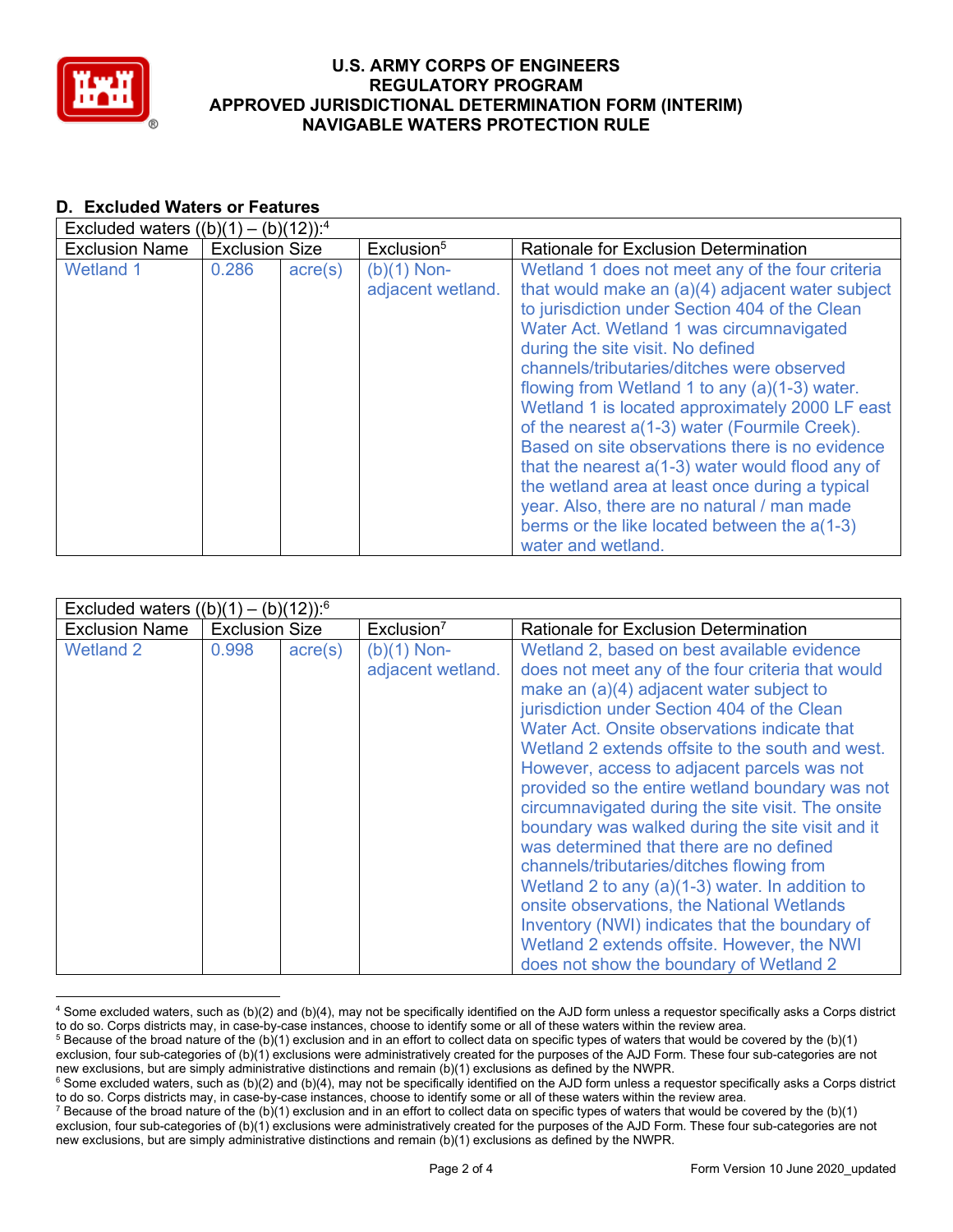

| Excluded waters $((b)(1) - (b)(12))$ : <sup>6</sup> |                       |                        |                                                                                                                                                                                                                                                                                                                                                                                                                                                                                                                                                                                                                                                                                                                                                                                                                                |  |  |
|-----------------------------------------------------|-----------------------|------------------------|--------------------------------------------------------------------------------------------------------------------------------------------------------------------------------------------------------------------------------------------------------------------------------------------------------------------------------------------------------------------------------------------------------------------------------------------------------------------------------------------------------------------------------------------------------------------------------------------------------------------------------------------------------------------------------------------------------------------------------------------------------------------------------------------------------------------------------|--|--|
| <b>Exclusion Name</b>                               | <b>Exclusion Size</b> | Exclusion <sup>7</sup> | <b>Rationale for Exclusion Determination</b>                                                                                                                                                                                                                                                                                                                                                                                                                                                                                                                                                                                                                                                                                                                                                                                   |  |  |
|                                                     |                       |                        | extending all the way to the nearest a(1-3)<br>(Fourmile Creek) water. The NWI depicts a clear<br>break between these resources. Furthermore, a<br>review of aerial imagery indicates that several<br>single-family residential houses, along with an<br>access road to the adjacent golf course have<br>been constructed between Wetland 2 and<br>Fourmile Creek. Due to the road access and<br>single-family residences it is expected that<br>Fourmile Creek would not flood any of Wetland 2<br>at least once during a typical year. Also, it has<br>been determined that there are no natural / man<br>made berms or the like located between the a(1-<br>3) water and wetland. Based on site<br>observations along with the NWI and aerial<br>imagery it has been determined that Wetland 2<br>is a b(1) excluded water. |  |  |

# **III. SUPPORTING INFORMATION**

**A. Select/enter all resources** that were used to aid in this determination and attach data/maps to this document and/or references/citations in the administrative record, as appropriate.

 $\boxtimes$  Information submitted by, or on behalf of, the applicant/consultant: Wetland and Waterbodies Delineation Report 774-796 Pletcher Road & 4274-4286 Creek Road, Town of Lewiston, Niagara County, New York, prepared for Metzger Civil Engineering, Inc., prepared by Earth Dimensions, LLC, November 2, 2020

This information is sufficient for purposes of this AJD. Rationale: N/A

- $\Box$  Data sheets prepared by the Corps: Title(s) and/or date(s).
- ☒ Photographs: Aerial and Other: US Army Corps of Engineers, ORM2, 2019
- ☒ Corps site visit(s) conducted on: November 25, 2020
- $\Box$  Previous Jurisdictional Determinations (AJDs or PJDs): Title(s) and/or date(s)
- ☐ Antecedent Precipitation Tool: *provide detailed discussion in Section III.B*.
- ☐ USDA NRCS Soil Survey: Title(s) and/or date(s).
- ☒ USFWS NWI maps: Lewiston, NY
- $\boxtimes$  USGS topographic maps: Lewiston, NY

## **Other data sources used to aid in this determination:**

| Data Source (select)              | Name and/or date and other relevant information |
|-----------------------------------|-------------------------------------------------|
| <b>USGS Sources</b>               | $N/A$ .                                         |
| <b>USDA Sources</b>               | $N/A$ .                                         |
| <b>NOAA Sources</b>               | $N/A$ .                                         |
| <b>USACE Sources</b>              | N/A                                             |
| <b>State/Local/Tribal Sources</b> | $N/A$ .                                         |
| <b>Other Sources</b>              | $N/A$ .                                         |